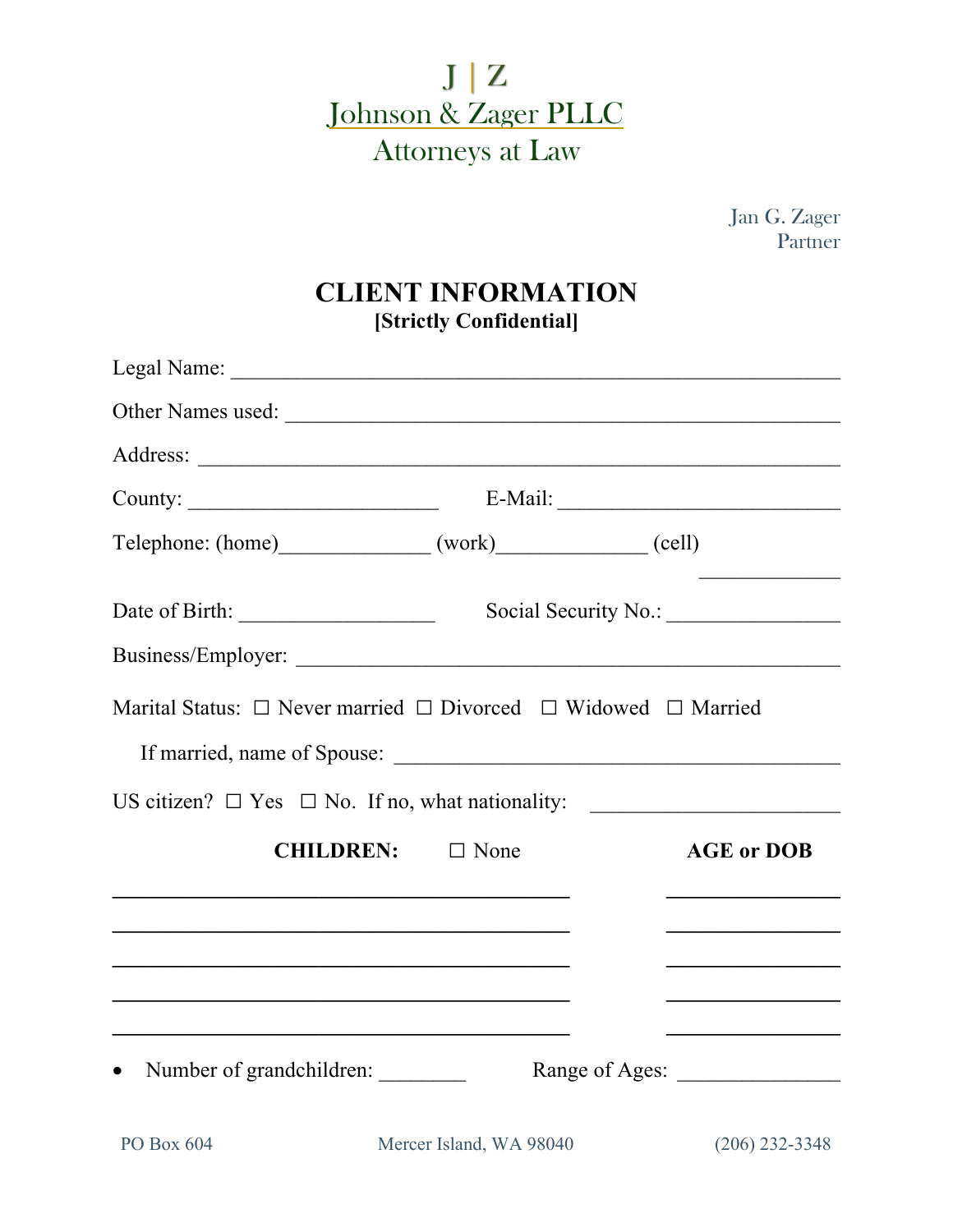|                            |              | JO) |
|----------------------------|--------------|-----|
| • Any deceased children?   | <b>Tarat</b> |     |
| If yes, name:              |              |     |
| If yes, survived by issue? |              |     |
| If yes, name $(s)$ :       |              |     |
|                            |              |     |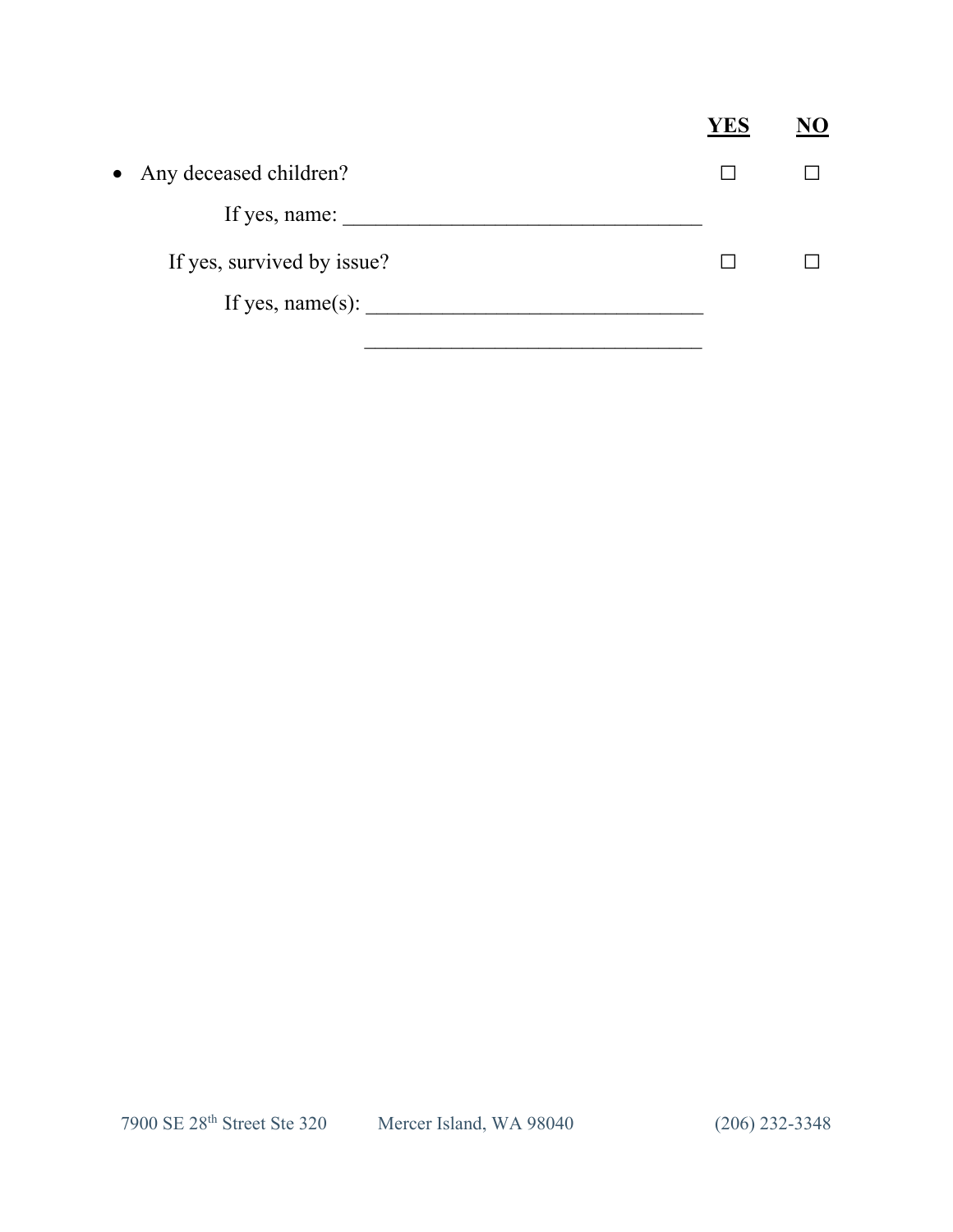| <b>YES</b>                                                   | NO           |        |
|--------------------------------------------------------------|--------------|--------|
| Do any of your beneficiaries have a learning                 |              |        |
| disability, special educational, medical or physical needs?  |              |        |
| Do you have any relatives (other than children) who          |              |        |
| depend on you for all or part of their support?              | $\mathbf{I}$ |        |
| Do you think any of your beneficiaries have special problems |              |        |
| with spouses, drugs, alcohol or handling money?              |              | ΙI     |
| Do you wish to disinherit any of your children,              |              |        |
| grandchildren or any other close relative?                   |              |        |
| If a named beneficiary dies before you,                      |              |        |
| do you want the assets to go to that beneficiary's issue?    |              |        |
| Do you want assets passing to your beneficiaries             |              |        |
| to be held in trust until a specific age or ages?            |              |        |
| Do you expect to inherit substantial assets $(\$100,000+)$ ? |              | $\Box$ |
| Do you have an existing Will?                                | ΙI           | П      |
| Have you ever executed a trust (either revocable or          |              |        |
| irrevocable)?                                                |              |        |
| Have you ever filed a Federal Gift Tax Return?               |              |        |
| Do you have an existing General Power of Attorney?           |              |        |
| Do you currently hold any assets in Joint Tenancy            |              |        |
| with another person?                                         |              |        |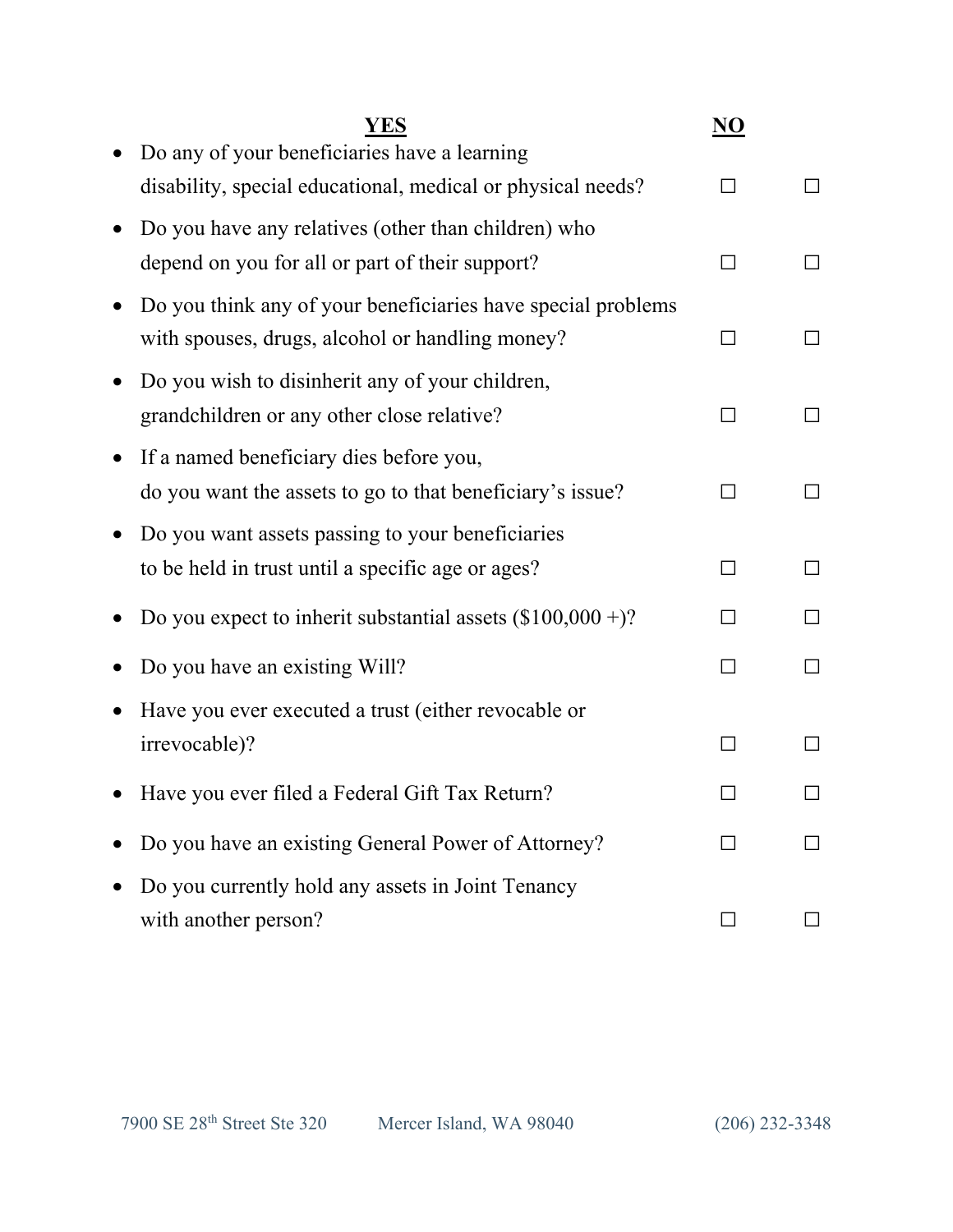| The name of the person(s) that you want to<br>be the decision maker concerning your estate upon your death: |
|-------------------------------------------------------------------------------------------------------------|
| The name of the person(s) that you want to<br>raise a child that is under 18 (if applicable):               |
| The name of the person(s) that you want to<br>make any major medical decisions on your behalf:              |
| In general, state how you want your estate distributed<br>among your beneficiaries?                         |
| State any specific concerns (not already mentioned) that you have regarding                                 |
| the distribution of your estate:                                                                            |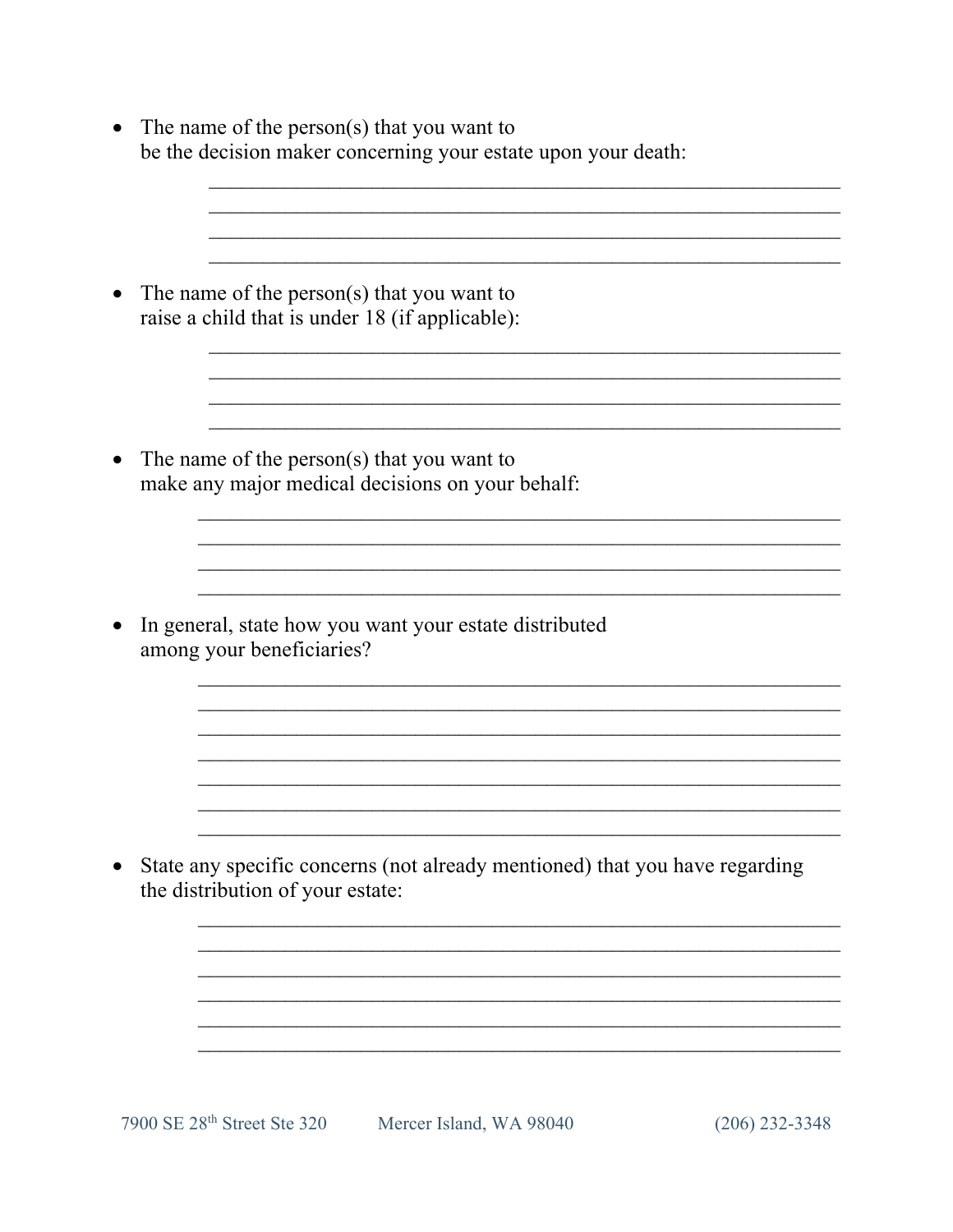## **BURIAL WISHES**

|                                                          | At my death, I wish to be:           | cremated | buried. |
|----------------------------------------------------------|--------------------------------------|----------|---------|
| If cremation, I would like my ashes disposed as follows: |                                      |          |         |
|                                                          |                                      |          |         |
|                                                          |                                      |          |         |
|                                                          |                                      |          |         |
|                                                          |                                      |          |         |
| If buried, I would like my remains interred as follows:  |                                      |          |         |
|                                                          |                                      |          |         |
|                                                          |                                      |          |         |
|                                                          |                                      |          |         |
|                                                          | I have already made arrangements at: |          |         |
|                                                          |                                      |          |         |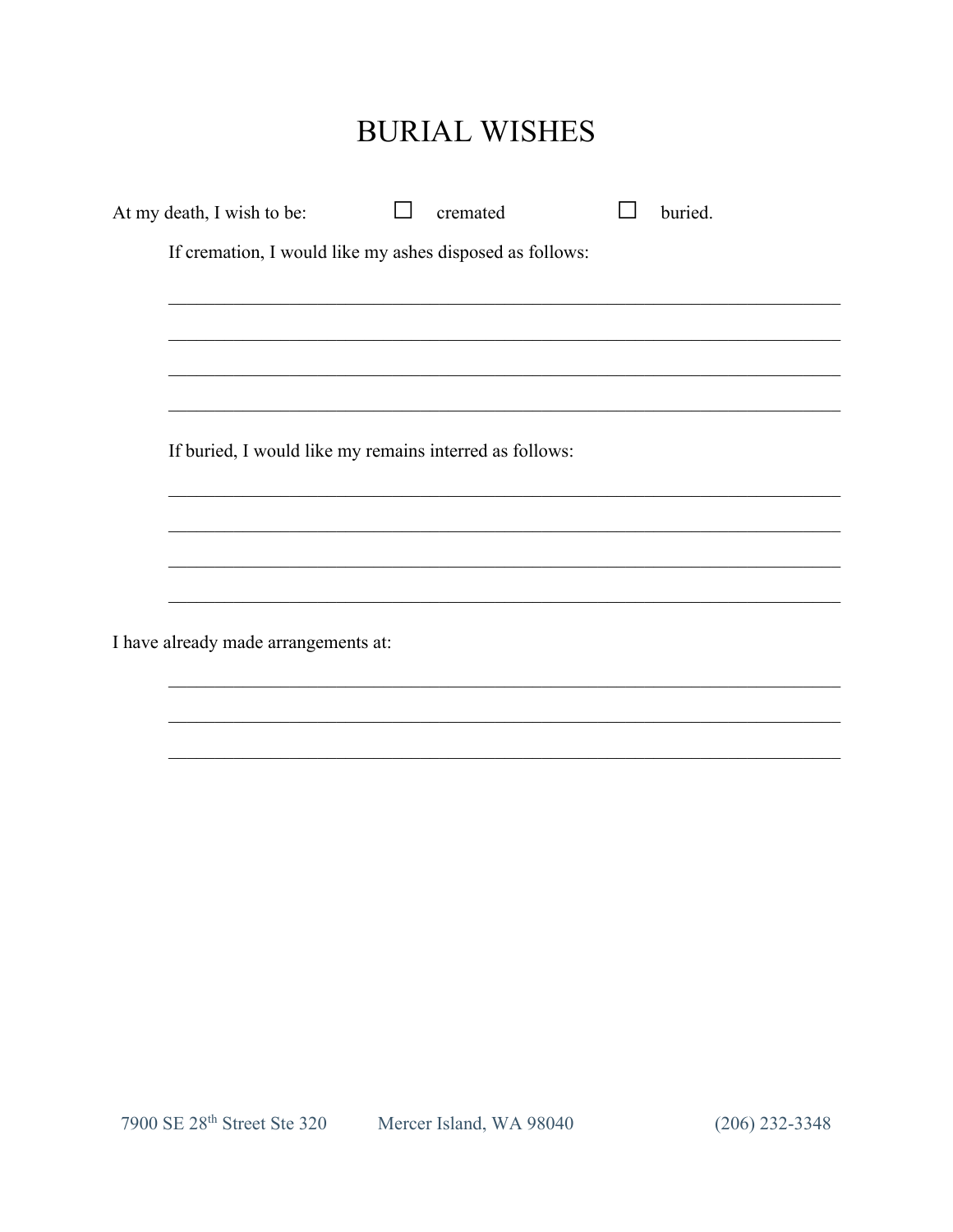## **ESTIMATED \* VALUE OF ESTATE**

| <b>TYPE OF ASSET:</b>                                                                                | <b>ESTIMATED VALUE</b>                            |
|------------------------------------------------------------------------------------------------------|---------------------------------------------------|
| <b>REAL ESTATE:</b><br>(fair market value, less loans)                                               | \$                                                |
| <b>SECURITIES:</b><br>(stocks, bonds, mutual funds)                                                  | $\mathbb{S}$<br>the control of the control of the |
| <b>CASH TYPE ASSETS:</b><br>(cash, annuities, notes due you)                                         | \$                                                |
| <b>BUSINESS INTERESTS:</b><br>(sole proprietorship, partnerships,<br>closely held corporation, etc.) | \$                                                |
| <b>RETIREMENT PLANS:</b><br>$(IRA, 401k, etc. **)$                                                   | \$                                                |
| <b>VEHICLES:</b><br>(autos, R.V., boat)                                                              | $\mathbf{\hat{S}}$                                |
| PERSONAL PROPERTY:<br>(jewelry, furniture, antiques)                                                 | \$                                                |
| <b>TOTAL:</b>                                                                                        | \$                                                |

- \* Use best guess; this can be a "ballpark" estimate.
- \*\* Do not show benefits which will terminate at death (e.g., pension, social security, etc.).

Value of Life Insurance policies will be listed separately on the next page.